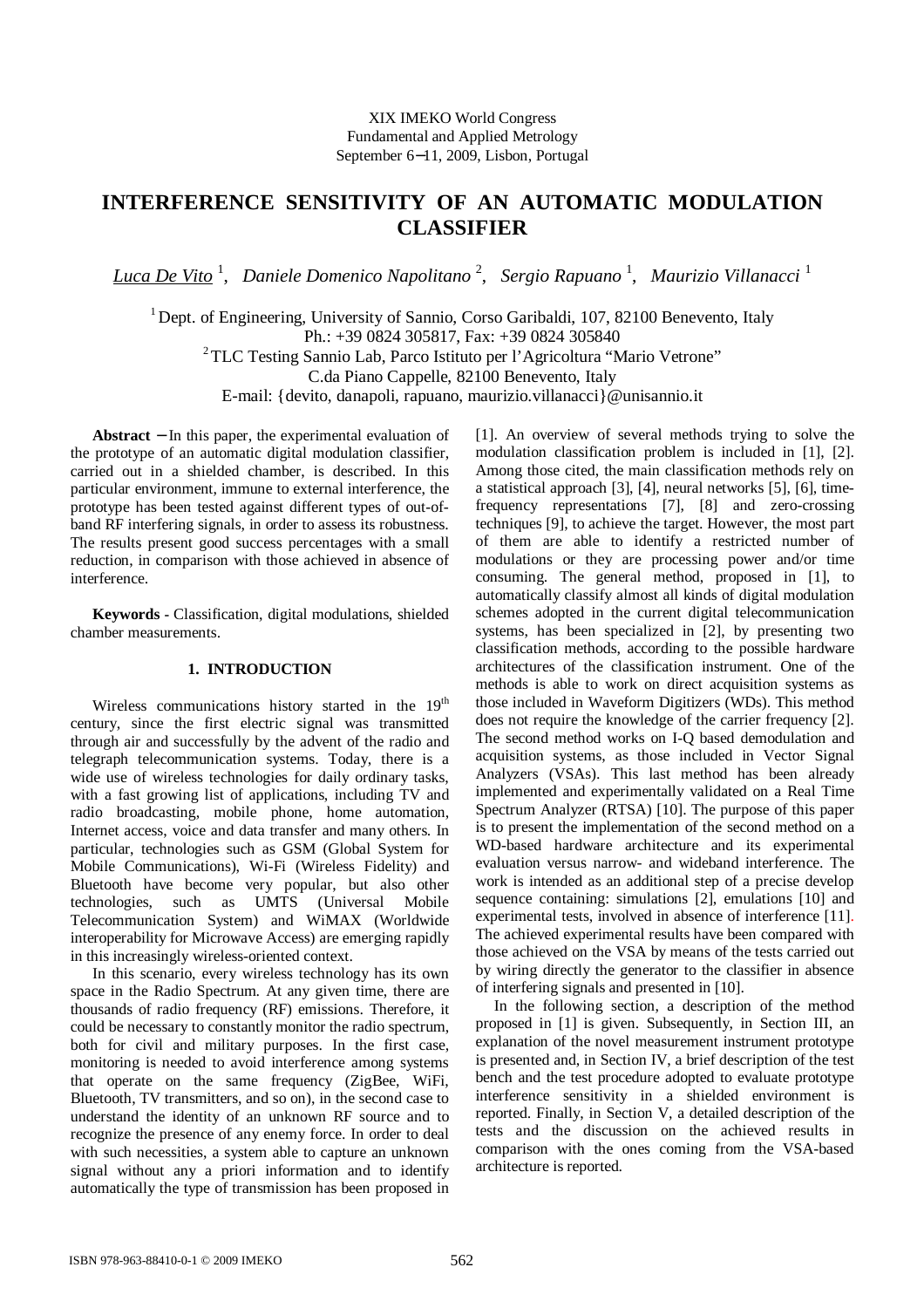

Fig. 2. Modulation Classifier Prototype.

#### **2. THE ADOPTED METHOD**

The method for the recognition of digital modulations proposed in [2] is able to recognize classical single carrier modulations such as M-ary Phase-Shift Keying (PSK), M-ary Frequency Shift Keying (FSK), M-ary Amplitude Shift Keying (ASK) and M-ary Quadrature Amplitude Modulation (QAM), as well as Orthogonal Frequency Division Multiplexing modulations, such as those used for IEEE 802.11g [12], Digital Video Broadcasting Terrestrial (DVB-T) [13] and HyperLAN [14]. It is based on a hierarchical decision tree, whose branches are selected starting from the root, and evaluating some signal parameters, as shown in Fig.1.

In this structure, the classification tree is composed by 8 decision points. First, the method selects the modulation type between the single-carrier (SC) and multiple-carrier (MC) ones (*step 1*), then, among the SC signals, it chooses between signals with or without frequency modulation (*step 2*). In the *step 3,* the classification method selects the modulation type among signals with one, two or 4-8 phase levels. The signals with one phase level are classified as Carrier Wave (CW). Finally, in the last steps, the recognition of the modulation type is carried out:

Among the SC 2-phase modulated signals, a module discriminates between Unlimited Bandwidth (UB) 2 PSK signals and amplitude modulated signals (*step 4*).

Among the SC 2-4-phase modulated signals, a module discriminates between 4-8 PSK UB signals and amplitude modulated signals (*step 5*).

Among the SC 2-phase amplitude modulated signals, a module discriminates between 4-8 ASK and Limited Bandwidth (LB) 2PSK signals (*step 6*).

Among the amplitude modulated signals with more than two phases, a module discriminates between QAM and LB-MPSK modulated signals (*step 7*).



Fig. 1. Hierarchical three structure of the method.

Among the MC-modulated signals, a module has been developed to identify OFDM modulated signals with cyclic extension and to distinguish among signals compliant to IEEE 802.11g, DVB-T and HIPERLAN standards (*step 8*).

The method has some advantages: (i) the hierarchical approach allows dividing the classification problem in smaller and smaller sub-problems, saving processing resources; and (ii) the modularity makes the method flexible, by allowing to add or to remove steps of the recognition process, in order to adapt it to different modulation types.

This method requires an acquisition section, operating on the incoming RF signals directly or after a preliminary conversion to an intermediate frequency (IF). Therefore, it does not require the knowledge of the carrier frequency.

#### **3. IMPLEMENTATION OF THE DIGITAL MODULATION CLASSIFIER**

For the realization of the modulation classifier prototype, able to work on a WD, a device that could be programmed with a standardized and well known programming language, has been chosen in order to achieve the highest degree of hardware independence. In this way, in fact, the software controlling the instrument and executing the classification can be used on several data acquisition devices available on the market. For such a reason, the analog front-end necessary to process the incoming RF signals has been implemented externally to the classifier by means of a Rohde&Schwarz FSQ8 signal analyzer. Thanking to two Intermediate Frequency (IF) outputs at 20 and 400 MHz and an IF bandwidth up to 120 MHz, the FSQ8 is able to downscale the carrier frequency while keeping the whole modulating signal bandwidth. The signal analyzer operates the impedance match, the input band-pass filtering and amplification, as well as the wideband frequency downconversion from RF to IF. The A/D conversion has been achieved by means of a Signatec PDA1000 Data AcQuisition board (DAQ) [15], shown in Fig.2. It provides an analog bandwidth of 500 MHz starting from DC, digitization rates of up to 1 GSa/s and an on board memory depth of 256 MB for capturing extremely long events. The PDA1000 has been installed in a PC, equipped with the Windows operating system, a Pentium IV processor with 1.8 GHz clock frequency and 256 MB of RAM.

The automatic modulation classifier executes the following algorithm:

- (i) the FSQ8 center frequency, the number of records to acquire (N), the record length (M), the sampling frequency  $(f_s)$  and the start command is expected from the user;
- (ii) N records of M samples each are acquired at  $f_s$  from the IF signal and stored in the DAQ memory;
- (iii) the acquired records are transferred to the PC memory, by means of the PCI bus;(iv) the choice of the records to classify is expected from the user;
- (iv) the Modulation Classifier automatically executes all the steps of the classification process on each selected record;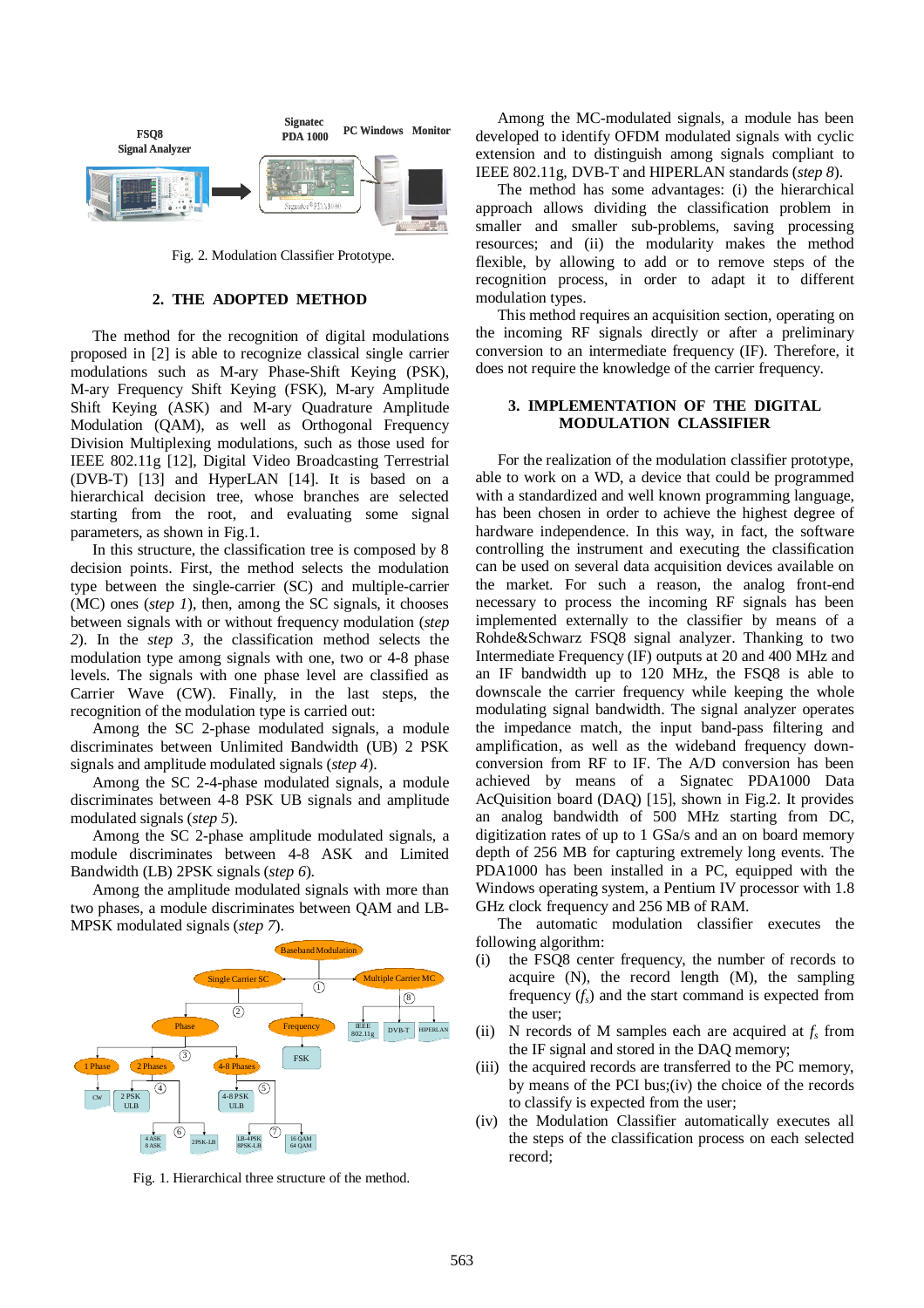- (v) the results are returned to the GUI and presented to the user;
- (vi) a new classification cycle can be executed, starting from the step (i).

The IF filter center frequency and bandwidth should be manually set on the FSQ8 by the user.

A typical classification result contains a record number, the record acquisition start time, the record length, the acquisition sampling frequency, the A/D converter resolution, the detected modulation type and an estimation of the signal carrier frequency.

During the software design, it has been attempted to maintain the level of complexity low, such to make easy the maintenance and further expansions. The complexity issue becomes of primary importance when the classifier works with wideband signals and with large sample records, because the number of operations required by the software increases.

In order to allow a remote control of the modulation classifier, an additional software module has been integrated into the prototype. This additional module, designed to have server features, is able to receive a Transmission Control Protocol (TCP) connection and provide remotely some functionalities of the instrument, such as the signal acquisition and classification.

# **4. TEST DESIGN**

For this test phase, the prototype has been validated by means of radio transmitted signals. Tests have been conducted in a shielded environment, in order to be immune from any external interference. The developed classifier prototype has been validated at the *TLC Sannio Testing Lab* [16]. This laboratory has been created thanks to the collaboration between the University of Sannio and the Province of Benevento, to provide testing services to companies involved in telecommunication equipment manufacturing. The activities of this laboratory are mainly focused on electromagnetic compatibility (EMC) measurement and on telecommunication equipments characterization and measurements.

The shielded chamber of the *TLC Sannio Testing Lab*, has the following dimensions: 7m length, 4m width, and 3,20m height, and it has been used as shielded environment

for the experimental validation of the prototype by limiting the carrier frequency of the generated signals below 1 GHz.

In order to emulate a radio frequency telecommunication system, in absence of external interfering signals, a suitable test bench with a transmitting and a receiving section has been realized (Fig.3).

The transmitting section is composed by:

- a Rohde & Schwarz SMIQ03B vector signal generator, able to generate signals compliant with the most used digital modulation schemes, with a carrier frequency below 3 GHz and a maximum output power of 13 dBm;

- an Agilent E8663B Analog Signal Generator, able to generate a modulated sinusoidal interfering signal;
- a transmitting wideband Rohde & Schwarz HL562 ultra-log antenna;
- a transmitting wideband Rohde & Schwarz HL040 log-periodic dipole antenna;
- two RF broadband amplifiers Teseq CBA-1G-018 with a 44 dB gain, connected between each generator and the corresponding transmitting antenna in order to give the adequate power to the antennas.

The receiving section is composed by:

- a receiving wideband Rohde & Schwarz HE300 active directional antenna;
- the modulation classifier prototype.

The transmitter antennas were centered with respect to the walls and were positioned at a distance of 3m from the receiver one. The signal generators and the radio frequency amplifiers have been placed outside of the chamber and have been connected to its external shielding insertion by RF cables. The external insertions have been directly connected to the transmitting antennas placed into the chamber. The modulation classifier prototype has been also placed outside of the chamber and has been connected to the receiving antenna output by another external shielding insertion.

In order to have an automatic control of all the instruments and to ensure a fixed Signal to Interference Ratio at the receiving antenna, a LabVIEW virtual instrument has been developed. It was able to control both signal generators and spectrum analyzer and, by automatically changing the interference amplitude level, it was able to fix the Signal to Interference Ratio (SIR) at a wanted value.

The virtual instrument has a front panel divided in three sections (Fig. 4):

- the first section (Fig. 4a) controls the SMIQ03B vector signal generator, by setting amplitude level, center frequency, digital modulation, different kinds of filter and filter parameters;
- the second section (Fig. 4b) controls the  $E8663B$ analog signal generator, by setting amplitude level,



Fig. 3. Test bench setup.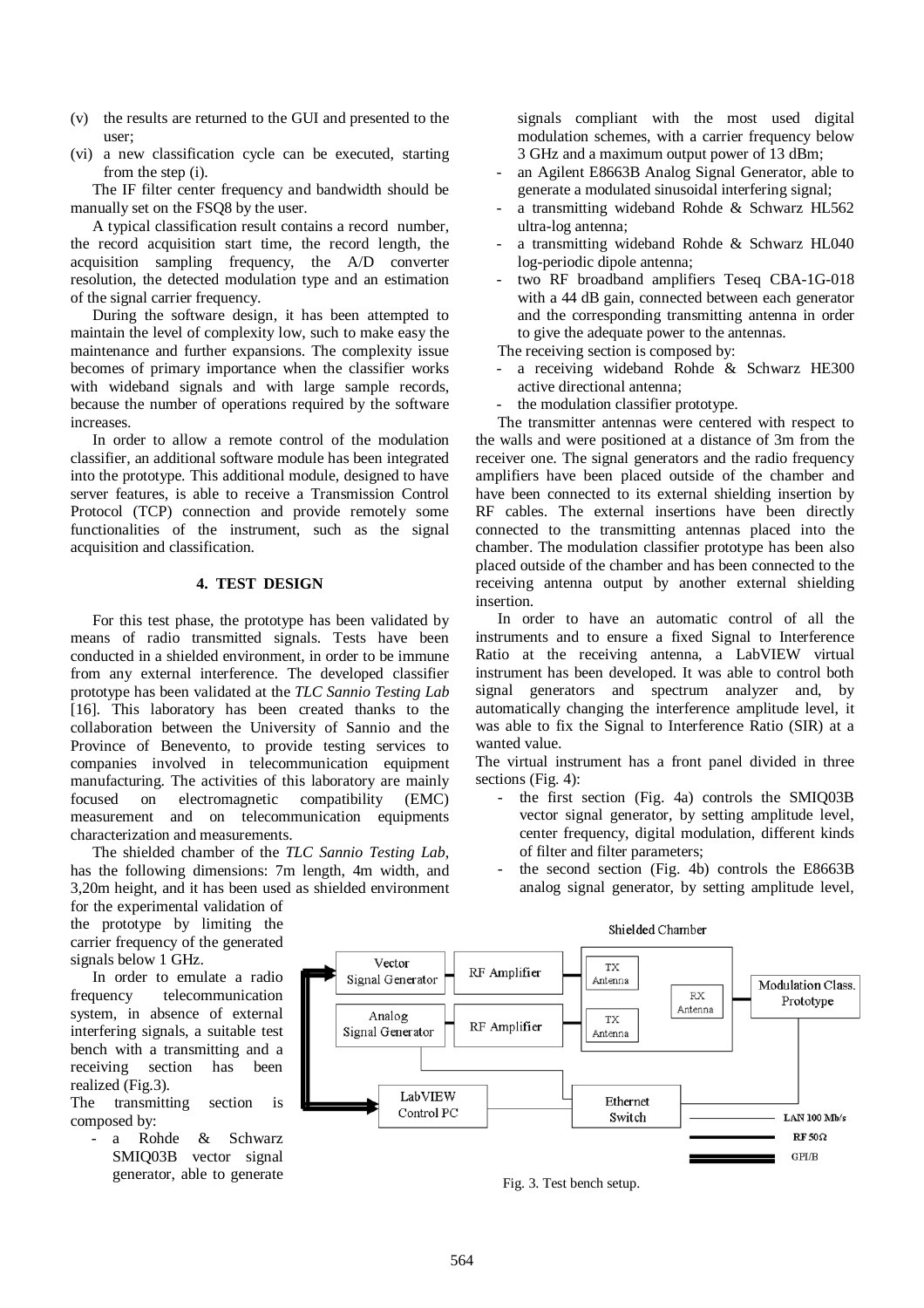

Fig. 4. The VI front panel, divided in three sections: (a) SMIQ03B controls, (b) E8663B controls, (c) FSQ8 and prototype controls.

center frequency and if the interference should have a narrow band or a wideband;

the third section (Fig. 4c) controls (i) the FSO8 signal analyzer, by setting: span, resolution bandwidth, video bandwidth and channel bandwidth and by displaying the signal spectrum before downconversion; (ii) the E8663B and FSQ8, by setting the desired SIR; (iii) the modulation classifier prototype by setting the classification parameters (M,N, *fs*) and starting the classification.

In order to achieve a given SIR, a tracking function has been developed, which automatically modifies the interference amplitude until the wanted value has been reached. Inside the tracking loop, the SIR has been calculated by means of the Carrier to Noise (C/N) measurement function of the FSQ8.

With the aim of characterizing the entire system and to verify its repeatability, a set of preliminary verifications has been executed, as follows:

1) Several signals have been generated by means of the SMIQ03B generator at a fixed carrier frequency of 900 MHz, amplified and sent to one transmitting antenna. In this phase the modulation type, the filter type and parameter and the amplitude have been varied, according to the values shown in Table 1.

2) The interfering signal, consisting of either a CW or a wideband interference, has been generated by means of the E8663B generator, amplified and sent to the other transmitting antenna. In order to achieve values of the SIR ranging from 15 to 40dB, the amplitude of the interference has been varied manually,

3) The spectra of the signal before the down-conversion have been observed on the FSQ8 and compared to those achieved in the digital domain, by means of the DFT (Discrete Fourier Transform) of the samples acquired from the PDA1000. It has been verified, in particular, that the interference did not overlap with the signal and that the signal spectrum was not distorted by the transmission and down-conversion process.

In order to validate the method, several tests on actual signals have been carried out in the chamber.

In this case the following procedure has been followed:

1) For each test signal, the modulation type, the amplitude, the carrier frequency, the symbol frequency, the filter type and the filter parameter have been set;

2) Then, the frequency with the interference type between CW and wideband have been selected;

3) After setting signal parameters, the spectrum of the received signal was checked and both the frequency span and the channel bandwidth for the calculation of the SIR were set:

4) A desired value of the SIR was selected and the SIR tracking loop was started;

5) When the SIR tracking loop reached the desired value with an accuracy of  $\pm 0.5$  dB, the classification was started.

The classification results were stored in a Microsoft Excel file for further processing.

# **5. TEST RESULTS**

In this section, the results obtained by classify actual RF signals, are presented and compared with those results previously achieved by the alternate method proposed in [10].

The validation phase has been carried out on sets of 100 trials for each different modulation type and parameter. In order to simplify the result table representation, the following acronyms have been used: *ULB* and *LB* for the unlimited bandwidth and limited bandwidth modulations, respectively; *cos 0.35* to indicate the use of a raised cosine pulse-shaping filter with a roll-off factor of 0.35; *gauss 0.30* to indicate the use of a Gaussian pulse-shaping filter with a BT parameter equal to 0.30. All the tests have been performed with two different kind of interfering signal: CW and wideband inteference.

The wideband interference has been generated by enabling the *modulation on/off* control button and by selecting *wideband modulation* from the menu ring of the E8663B section of the VI front panel (Fig.4b). Its spectrum is shown in Fig.5b.

The wideband interference is obtained by phase modulating a sinewave carrier with a wideband Gaussian noise generated internally by the E8663B.

The results are shown in Table 2. The symbol rate has been fixed to 1 or 2 MSymb/s and the SIR has been set to 20 dB. The interfering signal is a CW. In Table 3, the results in the case of wideband interference, are shown. In both tables. each row reports in the first cell the modulation type of the



Fig. 5. PSK modulated signal (a) and wideband noise modulated Signal (b) spectra.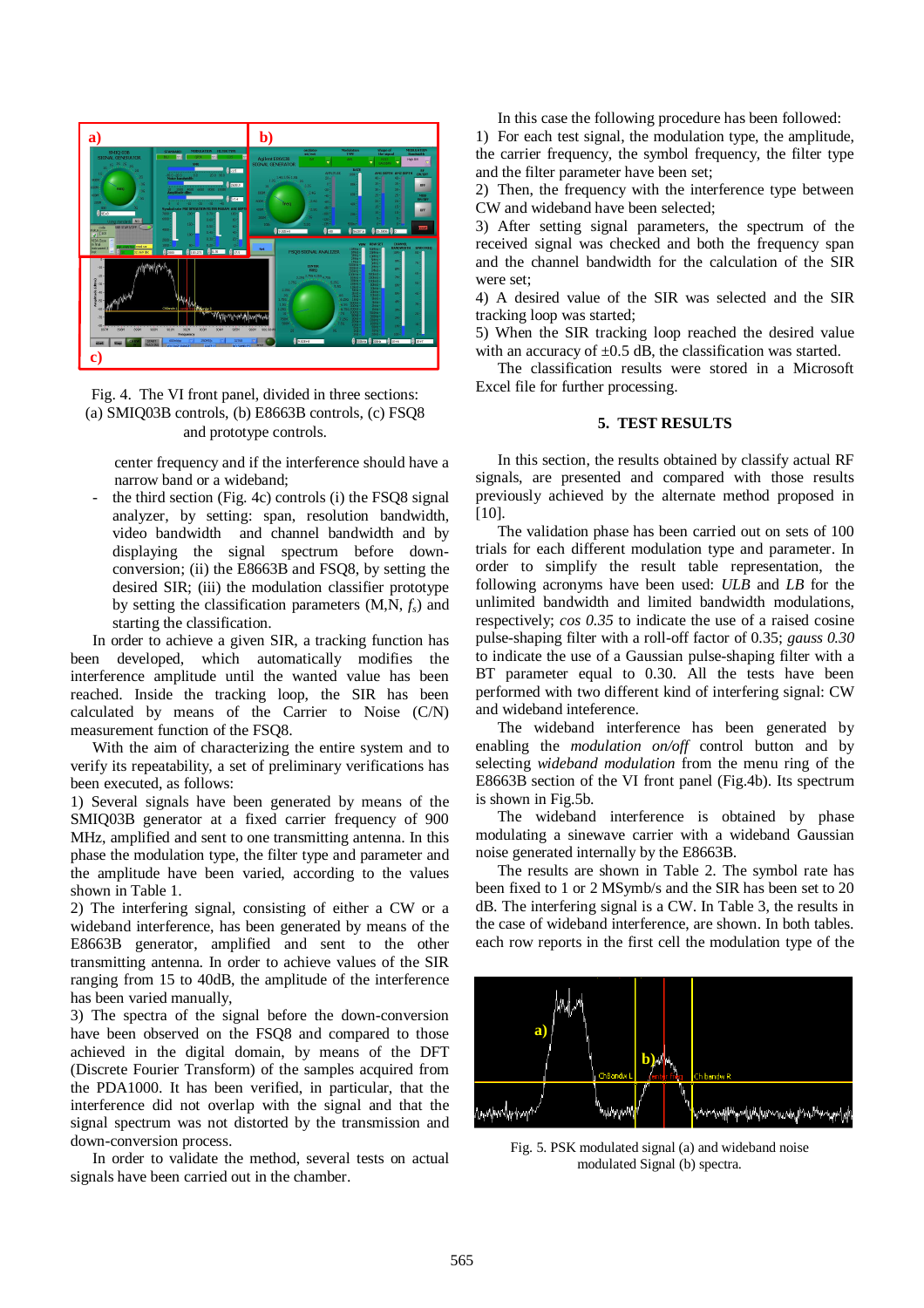test signal, in the second cell the kind and the frequency of the interference signal, in the third and fourth cell, the symbol rate and the measured SIR respectively, and, in the other cells, the number of classified modulations for each input signal.

With reference to Table 2, as an example, the LB-2PSK has been recognized properly as LB-2PSK, with a percentage of 74%; it has been wrongly recognized as QAM, with a percentage of 26%.

As it can be seen from Table 2 and Table 3, all modulations were recognized with high percentages, with exception of the 2FSK with frequency deviation of 4 MHz, in presence of CW interference. In this case, the estimation of the frequency hops, corresponding to the FSK symbol transition, has a poor resolution, due to the low ratio between the sampling frequency and the carrier frequency. As a consequence, the frequency hops are too low to be estimated.

By comparing these results with those previously obtained in [10], the latter ones present higher correct identification percentages. As an example, in [10] the LB-2PSK has been properly recognized with a percentage of 97%, while, a 74% success percentage has been obtained with the currently implemented method, in presence of CW interference. An 81% success percentage has been obtained in presence of wideband interference.

Furthermore, both LB-4PSK and LB-8PSK were correctly identified in [10] with a percentage of 100%. Instead, they reach, in this validation phase, classification percentages of 72% and 73%, in presence of CW interference and 97% and 93%, in presence of wideband interference, respectively.

Also FSK modulations reach lower success percentages than in [10], even if the obtained values remain above 72%

Very good results have been obtained with QAM modulation classification. In this case, as shown in Table 2 and in Table 3, the success percentage is closer to the 100%

| Tab. 1. Values of the parameters used during the |  |  |  |  |  |  |  |
|--------------------------------------------------|--|--|--|--|--|--|--|
| assessment tests.                                |  |  |  |  |  |  |  |

| Carrier frequency   |                              | 900 MHz                     |  |  |  |  |
|---------------------|------------------------------|-----------------------------|--|--|--|--|
|                     | Interference frequency range | [885-915] MHz               |  |  |  |  |
|                     | Signal to Interference Ratio | $[15-20-25-30-35-40]dB$     |  |  |  |  |
| Interference Signal |                              | Sine wave                   |  |  |  |  |
|                     | <b>UB-PSK</b>                | Rectangular                 |  |  |  |  |
| Filter type         | LB-PSK, OAM                  | Root cosine, $\alpha$ =0.35 |  |  |  |  |
|                     | <b>FSK</b>                   | Gaussian, BT=0.30           |  |  |  |  |
|                     | FSK frequency deviation      | $[1 - 5] MHz$               |  |  |  |  |
|                     | PSK, FSK                     | $[-20 - 0]$ dBm             |  |  |  |  |
| Level               | OAM16                        | $[-20 - 0]$ dBm             |  |  |  |  |
|                     | OAM64                        | $[-20 - 0]$ dBm             |  |  |  |  |

obtained in [10].

As shown by the obtained results, the out-of-band interference, added to the radio transmitted signals has a relevant impact on the PSK and FSK signal classification only, while keeping the success percentage better than 72% in all cases. Moreover, the success percentage decrease is much weaker in the case of wideband interference than in presence of CW.

## **6. CONCLUSIONS**

In this paper, the interference sensitivity of an automatic modulation classifier has been evaluated. This work is intended as an additional step of a precise develop sequence containing: simulations, emulations and experimental tests involved in absence of interference. In order to ensure a controlled interference, all the evaluation tests were performed using radio transmitted RF signals in a shielded chamber. A virtual instrument, able to control the test bench and to ensure a fixed Signal to Interference Ratio at the receiving antenna has been realized.

The modulation classifier prototype has been tested by means of several actual signals adding both narrowband and wideband interference.

Table 2. Results obtained in the validation phase with CW interference. Each row reports in the first cell the modulation type of the test signal, in the second cell, the kind and frequency of the interference signal, in the third and fourth cell, the symbol rate and the measured SNR, respectively and in the other cells, the percentages of identification of each modulation.

| Test signal        | Test interference<br>frequency<br>[MHz] | Symbol Rate<br>[MSymb/s] | Measured<br><b>SIR</b><br>[dB] | Modulation recognition percentages |                |                |                |            |                |              |          |  |
|--------------------|-----------------------------------------|--------------------------|--------------------------------|------------------------------------|----------------|----------------|----------------|------------|----------------|--------------|----------|--|
| type               |                                         |                          |                                | LB-2PSK                            | <b>LB-MPSK</b> | UB-2PSK        | <b>UB-MPSK</b> | <b>FSK</b> | QAM            | ASK          | CW       |  |
| $Cos$ BPSK $0.35$  | <b>CW 903 MHz</b>                       | $\overline{2}$           | 19.9                           | 74                                 | $\Omega$       | $\Omega$       | $\Omega$       | $\Omega$   | 26             | $\Omega$     | $\Omega$ |  |
| Cos QPSK 0.35      | <b>CW 903 MHz</b>                       | 2                        | 20.4                           | 3                                  | 72             | $\Omega$       | 17             | 8          | $\Omega$       | $\theta$     | $\Omega$ |  |
| Cos 8PSK 0.35      | <b>CW 903 MHz</b>                       | 2                        | 19.9                           | 1                                  | 73             | $\overline{0}$ | 19             | 7          | $\Omega$       | $\Omega$     | $\Omega$ |  |
| Gauss FSK2<br>4MHz | <b>CW 906 MHz</b>                       | $\overline{c}$           | 20.4                           | $\Omega$                           | $\Omega$       | $\Omega$       | $\overline{0}$ | 23         | 77             | $\Omega$     | $\Omega$ |  |
| Gauss FSK2<br>5MHz | CW 907.5 MHz                            | $\overline{2}$           | 19.9                           | $\theta$                           | $\mathbf{0}$   | $\Omega$       | $\Omega$       | 100        | $\Omega$       | $\Omega$     | $\Omega$ |  |
| Gauss FSK4<br>3MHz | <b>CW 908 MHz</b>                       | 1                        | 19.5                           | $\Omega$                           | $\Omega$       | $\Omega$       | $\Omega$       | 72         | 28             | $\Omega$     | 0        |  |
| Gauss FSK4<br>4MHz | <b>CW 909 MHz</b>                       | 1                        | 20.0                           | $\Omega$                           | $\Omega$       | $\Omega$       | $\Omega$       | 96         | $\overline{4}$ | $\Omega$     | 0        |  |
| Gauss FSK4<br>5MHz | <b>CW 910 MHz</b>                       | 1                        | 19.7                           | $\Omega$                           | $\Omega$       | $\Omega$       | $\Omega$       | 100        | $\Omega$       | $\Omega$     | $\Omega$ |  |
| Cos QAM64<br>0.35  | <b>CW 903 MHz</b>                       | $\overline{c}$           | 19.5                           | 1                                  | $\Omega$       | $\Omega$       | $\Omega$       | 5          | 94             | $\Omega$     | $\Omega$ |  |
| Cos QAM16<br>0.35  | <b>CW 903 MHz</b>                       | $\overline{2}$           | 20.1                           | $\mathbf{1}$                       | $\mathbf{0}$   | $\mathbf{0}$   | $\overline{0}$ | 5          | 94             | $\mathbf{0}$ | $\Omega$ |  |